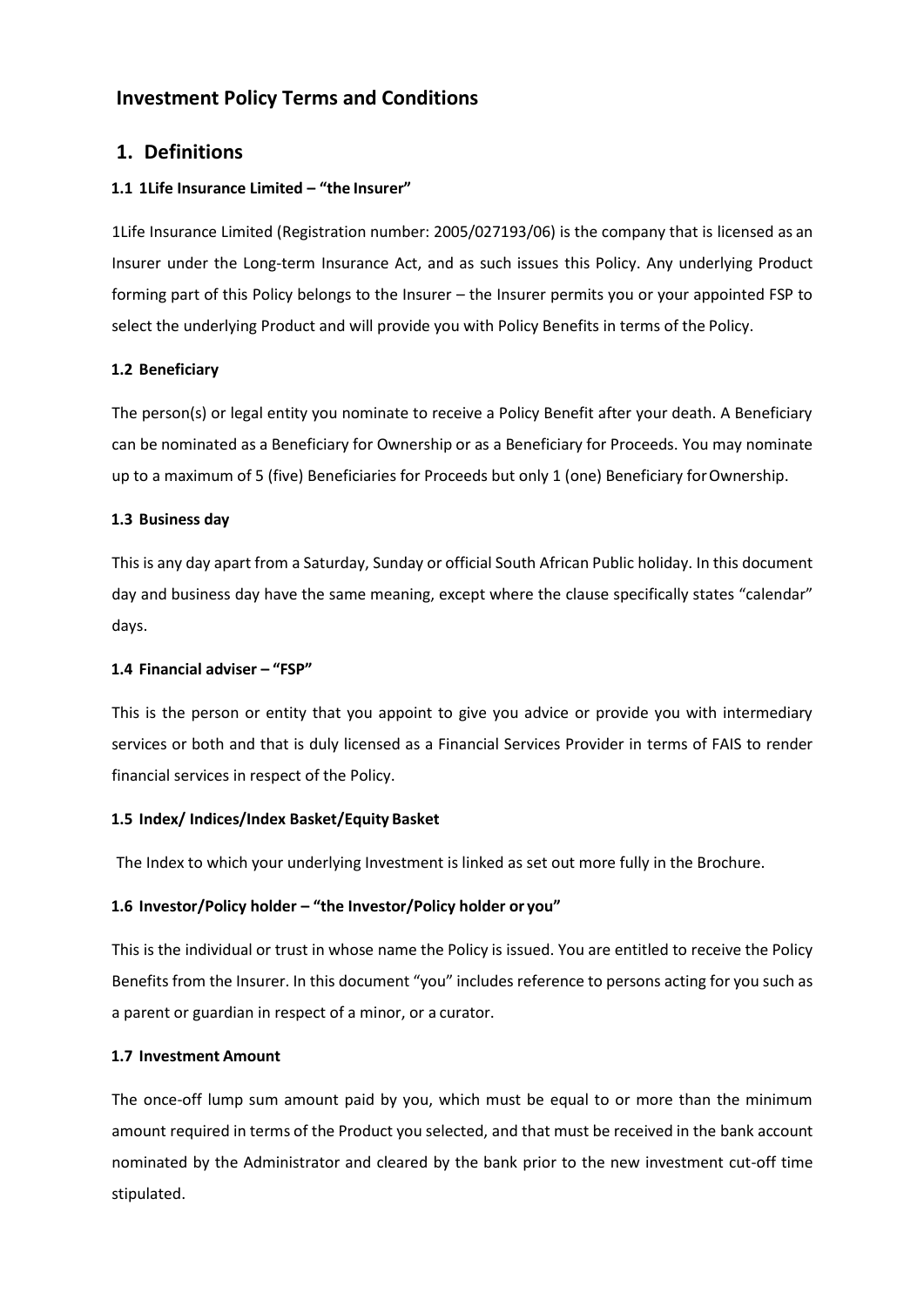## **1.8 Investor Account**

This is the account opened by the Administrator for you through which the Policy and the Product you chose are administered.

## **1.9 Life Assured**

This is the individual to whose life the Policy is tied. A legal entity cannot be appointed as a Life Assured. The Policy comes to an end when this person dies. If there is more than one Life Assured, the Policy will end when the last surviving Life Assured dies.

## **1.10 Offer Period**

Thisisthe period during which you are given the opportunity to invest through the Policy in the specific Product for which the Offer Period is open.

## **1.11 Policy – "the Policy"**

The Policy is a Single-Premium Linked Endowment Policy underwritten by the Insurer linked to an underlying Investment Product. Under the terms of the Investment Product, a Fixed Return, based on half of your Investment Amount plus half of your Investment Amount, will become available to you after two years. You may access this money or reinvest it in your Policy. After five years you will receive the other half of your Investment Amount plus any participation in Index growth as more fully described in your Investment Brochure.

## **1.12 Policy Benefit**

This is the sum of money payable to you by the Insurer under the Policy after the initial two-year period and/or on the Scheduled Maturity Date of the Policy, or the date of your earlier withdrawal (whether in full or part) from the Policy, or upon the death of the last surviving Life Assured under the Policy.

## **1.13 Policy Surrender Value**

This is the maximum amount payable on surrender of the Policy prior to the Scheduled Maturity Date. By law, the amount that may be paid out to you is limited. It is the lesser of:

- a. The total value of your Investment Amount, plus 5% interest compounded annually;or
- b. The value of the Investor Account, less any fees and charges.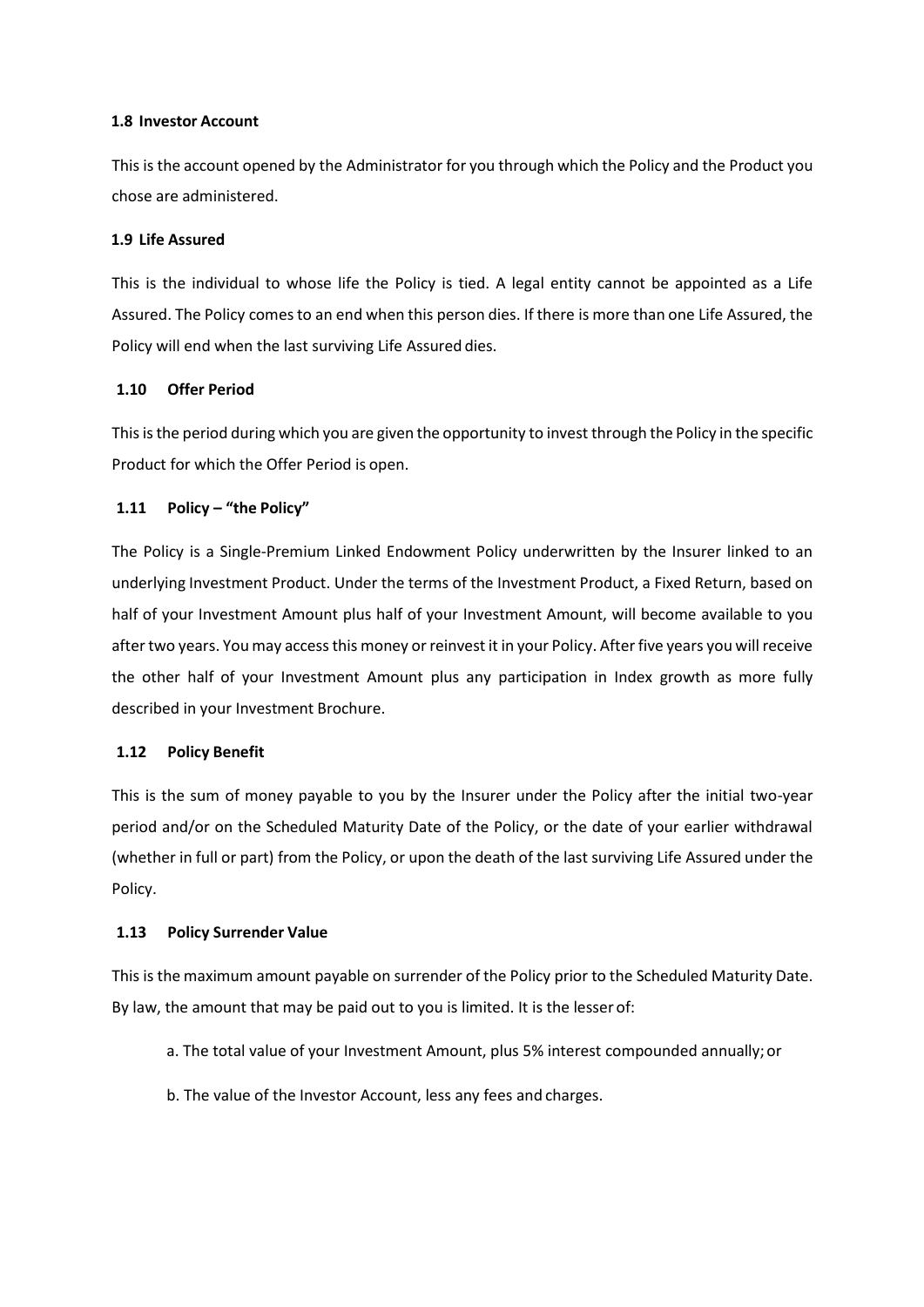## **1.14 Product Issuer**

This Investment is issued and the capital protection provided by Absa Bank Limited.

## **1.15 Product or Investment Product**

Thisis the underlying investment instrument, selected by you on the application form, into which your Investment Amount is invested in terms of the Policy that is explained more fully in the Product Brochure.

## **1.16 Ownership of the endowment policy**

The endowment policy is issued by 1Life Insurance Life limited in favour of the policyholder.

## **1.17 Product Brochure/ Brochure/Investment Brochure/TermSheet**

This is the Brochure compiled and issued by the Product Issuer that sets out the details of the underlying Investment Product.

## **1.18 Scheduled Maturity Date**

This is the date that the Policy automatically terminates and is 5 (five) years from the Policy start date as set out in the Policy Schedule.

## **1.19 Wealthport (Pty) Ltd – "theAdministrator"**

Wealthport Proprietary Limited (with company registration number: 2012/025878/07) trading as Wealthport, is the company that has been appointed by the Insurer to administer the Policy on their behalf. Wealthport (FSP No. 55148), is a licensed administrative FSP in terms of the Financial Advisory and Intermediary Services Act.

## **1.20 Wealthport Nominees (Pty) Limited – "theNominee"**

Wealthport Nominees Proprietary Limited (with company registration number 2011/001716/07) is the company that has been approved as a nominee company by the Financial Sector Conduct Authority (FSCA) and that holds the assets in trust.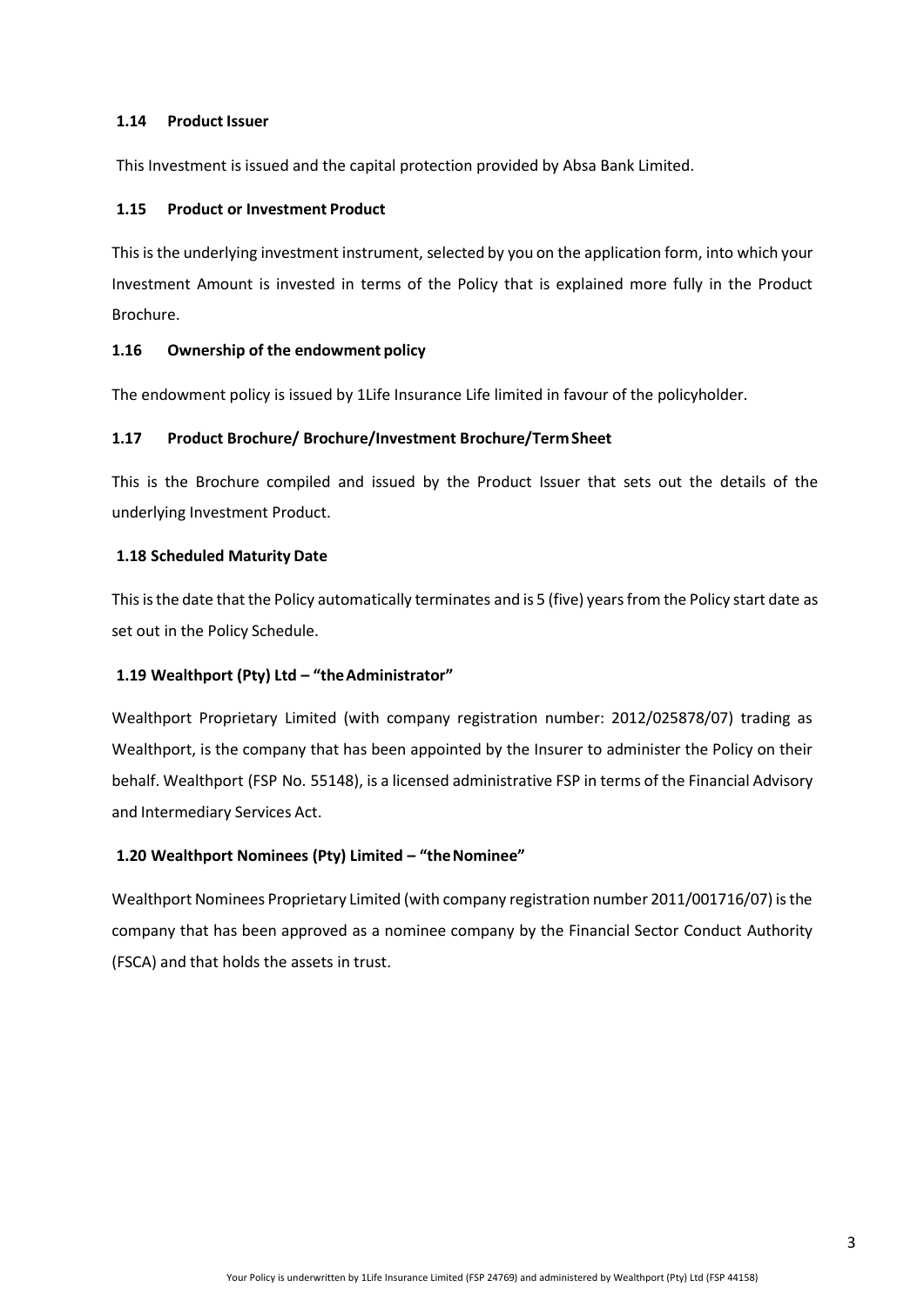# **2. Important Documents Relating to your Policy with the Insurer**

#### **2.1 Administrator**

- *2.1.1 Your investment application form.*
- *2.1.2 All supporting documents provided with your applicationform.*
- *2.1.3 The Administrator general and product specific terms and conditions and any amendments as may be applicable from time to time.*
- *2.1.4 Investment statements provided by the Administrator.*

#### **2.2 Insurer**

- *2.2.1 This Policy document and schedule.*
- *2.2.2 Any amendment/s to the Policy terms and conditions.*

## **2.3 Product Issuer**

*2.3.1 The Product Brochure/Termsheet*

## **2.4 Your FSP**

- *2.4.1 Proposal and any risk profiling information*
- *2.4.2 Quote*

## *Investment Description contained in the Issuer Product Brochure for information purposes only:*

*\*please refer to the official brochure-ware for more detail \*this should be read in conjunction with the disclosures of ABSA Bank Ltd.*

# **3. Laws that Apply to the Policy**

The Policy is subject to all the relevant laws of South Africa. Please note that changes to or replacements of any applicable law may change the terms and conditions of the Policy. The most important laws that apply to this Policy are:

## **3.1 The Long-term Insurance Act – "LTIA"**

This Act controls the administration of insurers and policy benefits provided by them.

## **3.2 Financial Intelligence Centre Act – "FICA"**

This Act requires the Administrator to establish and verify your identity before accepting your investment application to prevent money laundering and terrorist financing. There are also legal obligations that apply to investment in the Policy in terms of the Prevention of Organised Crime Act ("POCA") and the Prevention of Constitutional Democracy against Terrorism and Related Activities Act ("POCDATARA").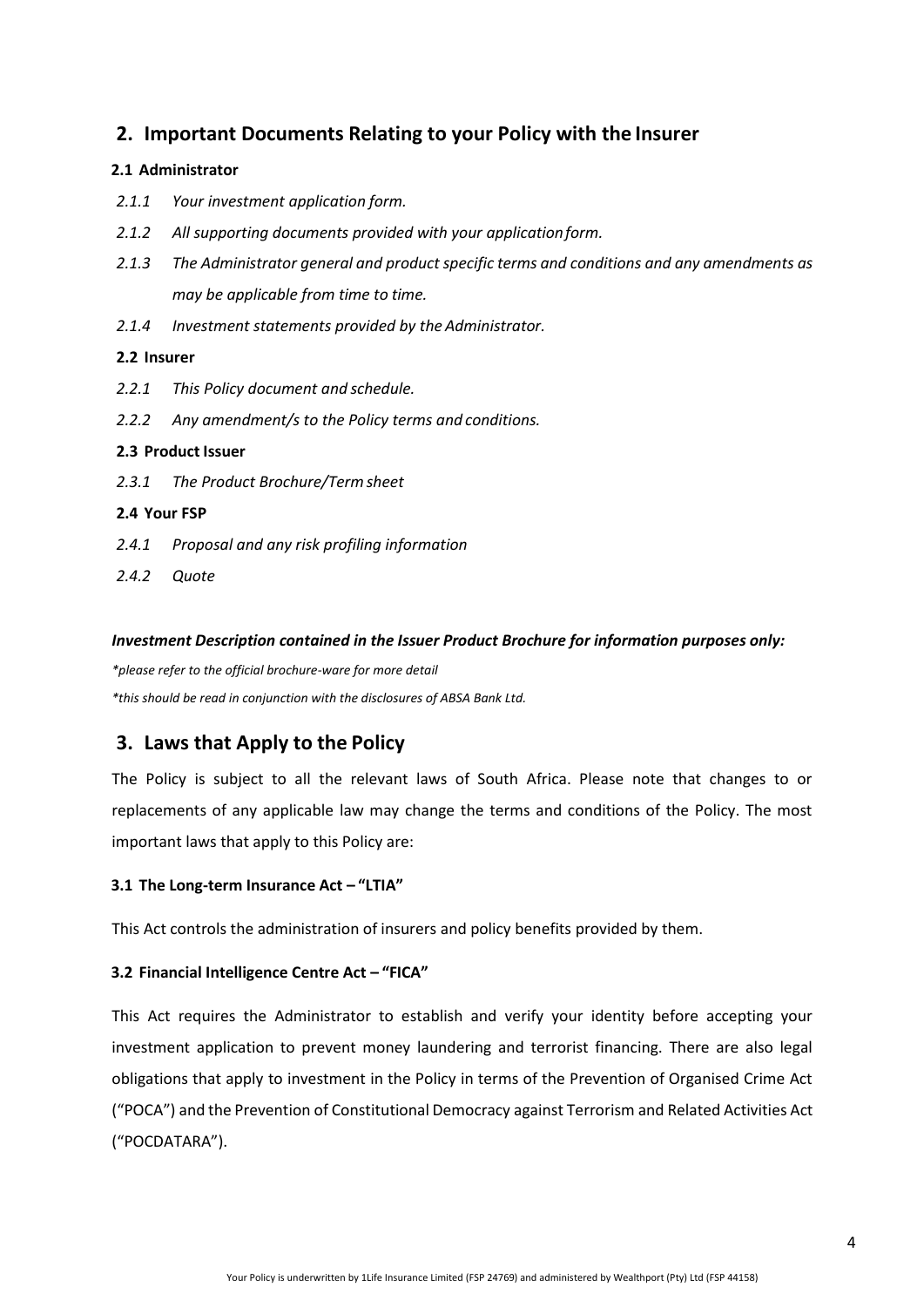## **3.3 Financial Advisory and Intermediary Services Act – "FAIS"**

This Act controls the activities of anybody who gives advice or provides intermediary services to investors about financial products. It requires that such persons be licensed and that professional behavior be controlled through codes of conduct.

#### **3.4 Income Tax Act**

This Act deals with taxation of income, including dividends and capital gains.

## **3.5 Securities Services Act**

This Act deals with the administration of and participation on registered stock exchanges. Certain provisions may apply to investment in the Product.

# **4. How the Policy Works**

- a. The Policy is issued by the Insurer.
- b. The Insurer appointed the Administrator to make the Policy available and to administer it on its behalf.
- c. The Insurer offers you the opportunity to invest, through the Policy, in a linked Investment Product.
- d. The Investor is the registered owner of this investment which is held in custody, on behalf of the Investor, with an approved nominee company, Wealthport Nominees (Pty) Ltd.
- e. You or your financial advisor must select the Product underlying the Policy. The Insurer may at any time restrict or enhance the range of Products available to you to choose from.
- f. The Policy has a fixed 5- (five) year term and begins on the day set out in your Policy Schedule. It is when the Administrator has accepted your completed and duly signed application form, together with your supporting documents and your Investment Amount is invested via the Nominee's bank account into the Product.
- g. After two years you will receive a Fixed Return based on half of your Investment Amount plus half of your Investment Amount. You may access this money or leave it in your policy to be reinvested.
- h. After five years you will receive the other half of your Investment Amount plus any participation in Index growth as more fully described in your Investment Brochure.
- i. If you need to make an early withdrawal before the end of the two years you can ask the Issuer to redeem the entire Investment linked to your Policy at the prevailing market price provided by ABSA.
- j. If you choose to take the proceeds as mentioned in  $(g)$  above no further withdrawals may be made until expiry of the five-year period.
- k. If you chose to reinvest the proceeds after two years as mentioned in (g) above and thereafter,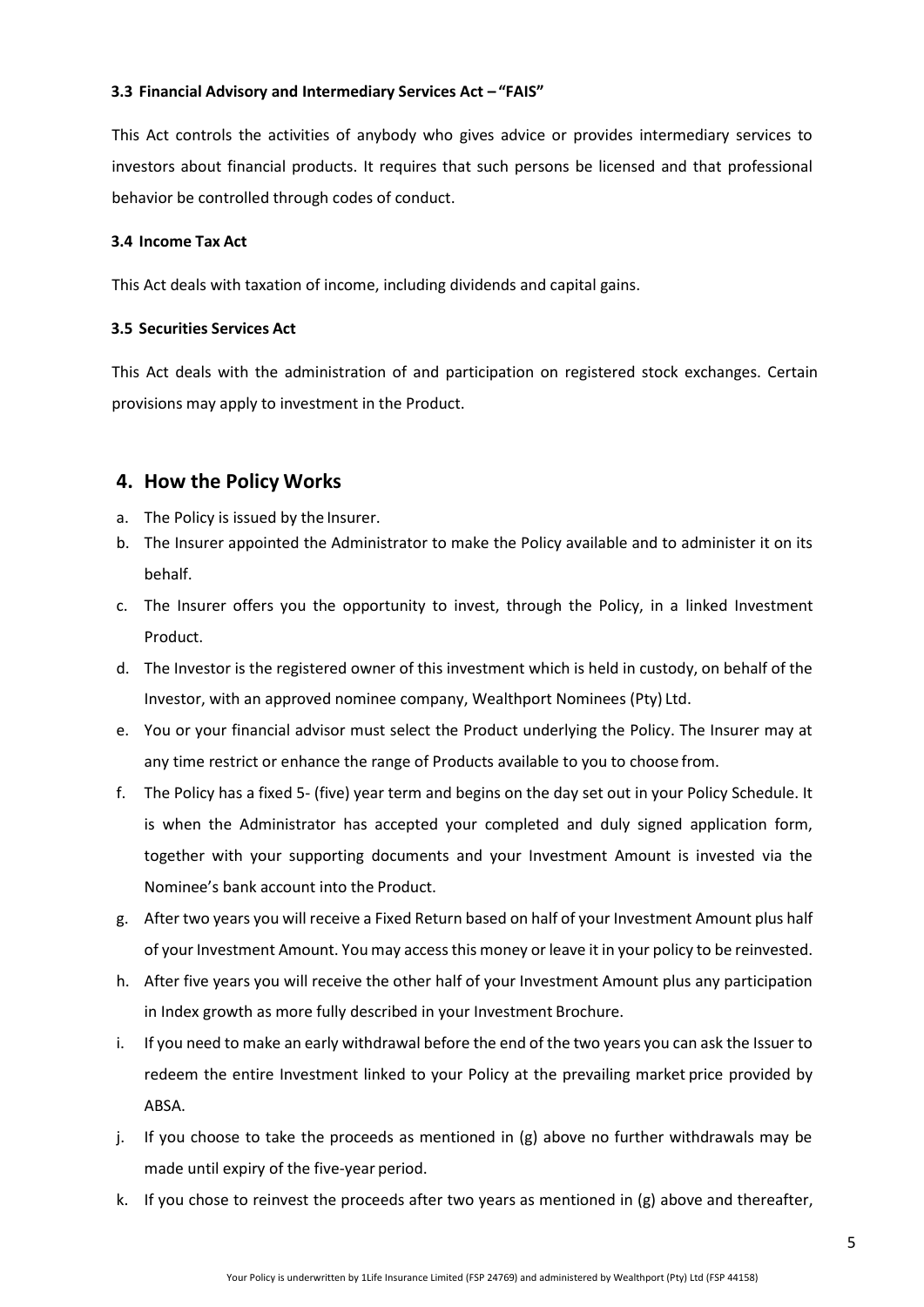before expiry of the five-year period, need accessto your money you can ask the Issuer to redeem your investment in full at the prevailing market price provided by ABSA.

l. Early withdrawal, other than relating to the partial availability of funds after two years, from your investment account may be subject to fees and charges that can impact on the value of the final amount paid to you.

The Policy has a fixed termination date and will end on the Scheduled Maturity Date. On this date, the remaining Investment amount plus any fixed and/or variable returns due to you becomes payable under the Product to the Insurer and Policy Benefits will become payable to you by the Insurer.

The Product is a linked endowment policy, which means that the returns you will earn under the Policy are directly linked to the underlying investments. 1Life itself does not guarantee the returns you will earn under the policy. However, the guarantee of the capital and the guaranteed two-year fixed return is provided by an underlying deposit taking institution, in this instance ABSA Bank LTD (Local Rating: Aal.za).

The Policy will terminate earlier than the Scheduled Maturity Date when:

- a. You withdraw the total amount available under the Policy or the balance left after withdrawal is less than R2 500.00.
- b. The last Life Assured dies prior to the Scheduled Maturity Date.

At the maturity date and/or after the two-year period has expired without any redemptions, and if you do not claim the funds it will automatically be switched to a money market portfolio, where after you have the option to switch into any available portfolios.

You also have the choice of leaving the money in the policy, which is now considered to be a matured endowment, or to reinvest it into another Product for another five-yearterm.

Please note the following in relation to early withdrawals:

Legislation provides that during any restriction period, you may only make one withdrawal. The maximum amount you may withdraw is the lesser of:

- Contributions during the restriction period, including any market value in the policy the day before the restriction period started plus 5% compound interest; or
- The market value of the investment amount less fees and charges. Any remaining balance more than R2 500.00 or as may be prescribed in legislation from time to time, must stay invested until the restriction period ends.

The restriction period is imposed by legislation. It is a period in which there are restrictions on the withdrawals you may make from the policy. This applies to the first five years of the policy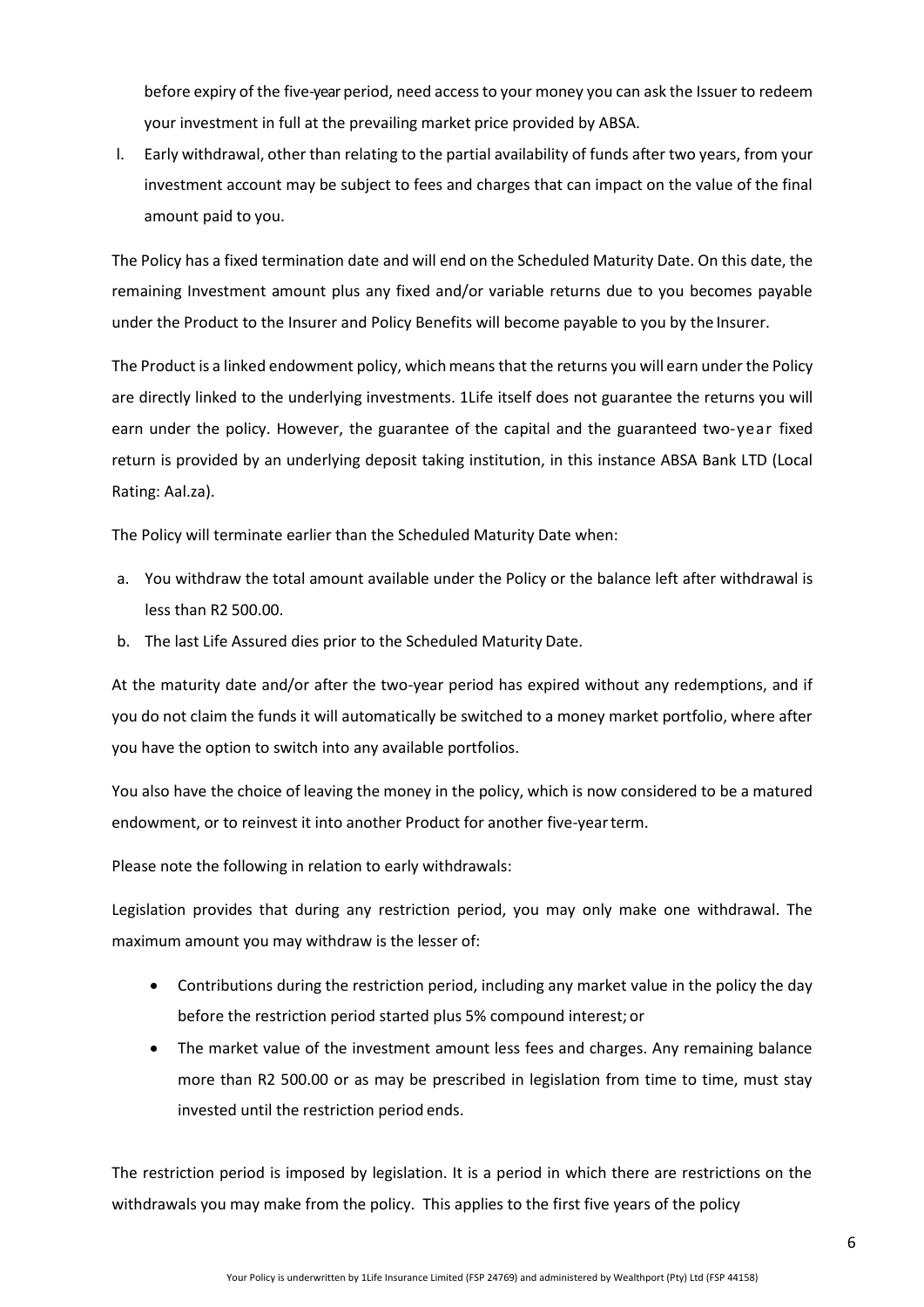1Life Insurance Limited (the underwriter of the Policy) may use its tax position the benefit of the Policyholder to provide a reduced capital gains tax rate and/or income tax rate for the Policyholder. The tax benefit of the 1Life Insurance (the underwriter of the Policy) is reflected in the rate of return reflected in your quote and stipulated in this Policy.

Proceeds are paid out tax free to the Policyholder but any participation in Index growth in excess of 15% p.a. simple after five years is subjected to tax according to the Policyholder's tax position.

## **5. Your Rights and Responsibilities**

It is important that you read and understand the terms and conditions applicable to the Policy, terms contained in this Policy document, Administrator application forms, the Administrator Standard Terms and Conditions as it describes amongst other important information, the fees associated with this Policy, the regulatory environment, legal entities involved as well as the regulatory and operational rules of this Policy.

It is in your best interest to seek professional advice and guidance to ensure you make the correct investment decision. Every investment involves some degree of risk and may have early termination consequences impacting on your investment value. Consider your investment from a financial, legal, tax, accounting and regulatory perspective, by seeking professional advice and guidance where required.

#### **5.1 Obtain independent, professional advice**

The Insurer and the Administrator cannot give you any advice. If you need financial, legal or tax advice or assistance in respect of investing in the Policy, it is your responsibility to consult with a professional adviser.

## **5.2 Appoint a Financial Service Provider(FSP)**

You must appoint a FSP to provide you with financial advice or other financial services regarding the Policy, or to act on your behalf when dealing with the Administrator, by completing the relevant section on the application form. The Administrator will pay the fee as agreed and reflected in the Policy Schedule to the FSP.

You should obtain proof from the FSP that he/she/it is licensed to give you financial advice on this investment based on his/her/its FAIS license(s) read with the conditions or restrictions applicable to his/her or its FAIS license(s).

The FSP you appoint is not an employee or agent of the Administrator or the Insurer but acts independently from the Administrator and the insurer. If you elect to deal with the Administrator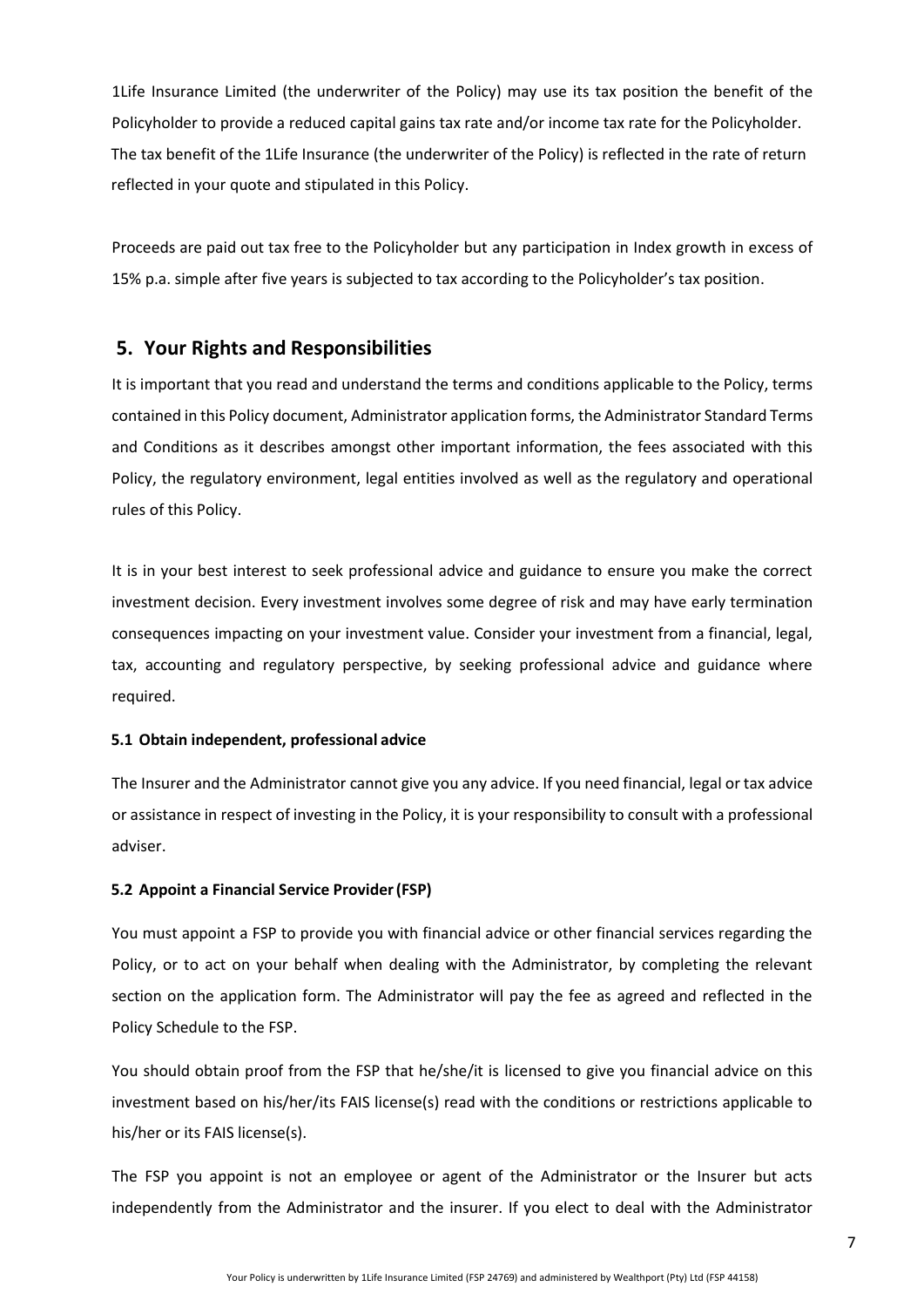through the FSP, and his/her/its details appear on the application form, it will be assumed that all future dealings will also, until the Administrator is advised otherwise, take place through that FSP.

## **5.3 Change your FSP**

You may appoint a new FSP that the Administrator has authorised to market its products at any time by informing the Administrator in writing. You must specify the fees that you agree with your new FSP. The Administrator will cancel the existing appointment, record the appointment of the new FSP and confirm the change with you, your current and new FSP. The Administrator will thereafter pay any agreed fees to the newly appointed FSP unless you advise them otherwise.

# **5.4 Confirm you understand the implications of replacing an existing financial product with the Policy**

You must confirm to the Insurer via the Administrator on a "Replacement Policy Advice Record" that you understand the consequences of replacing an existing financial product with the Policy. Therefore, if this Policy is a replacement (in whole or in part) of another existing financial product you own, please ensure you understand the actual and possible implications and costs involved and if in doubt or need further information about the replacement policy, you should liaise with your appointed FSP.

## **5.5 Send instructions to the Administrator**

The Administrator receives and accepts your instructions on behalf of the Insurer from your financial advisor on record. All your instructions to the Administrator must be completed on their latest forms that are available via their website or from your FSP.

You or your duly mandated FSP must send instructions by fax or e-mail to the numbers, or any other means as may be acceptable to the Administrator from time to time as provided on the Product and Policyholder application forms. It is the responsibility of the sender of the fax or the e-mail to ensure that the completed forms have been received by the Administrator. The sender can contact the Administrator telephonically at the telephone numbers specified on Product and Policyholder application forms.

## **5.6 Provide complete and accurate information**

You must complete and sign the application form and ensure that all of the information, including any supporting documentation, is accurate, clear and complete. You must initial any changes to the information you submit. With your signature on the application form, you acknowledge, declare and confirm that you understand and agree with the contents of the application form.

## **5.7 Choose the underlying Product for the Policy**

The Insurer permits you to select the underlying Product forming part of this Policy from a range of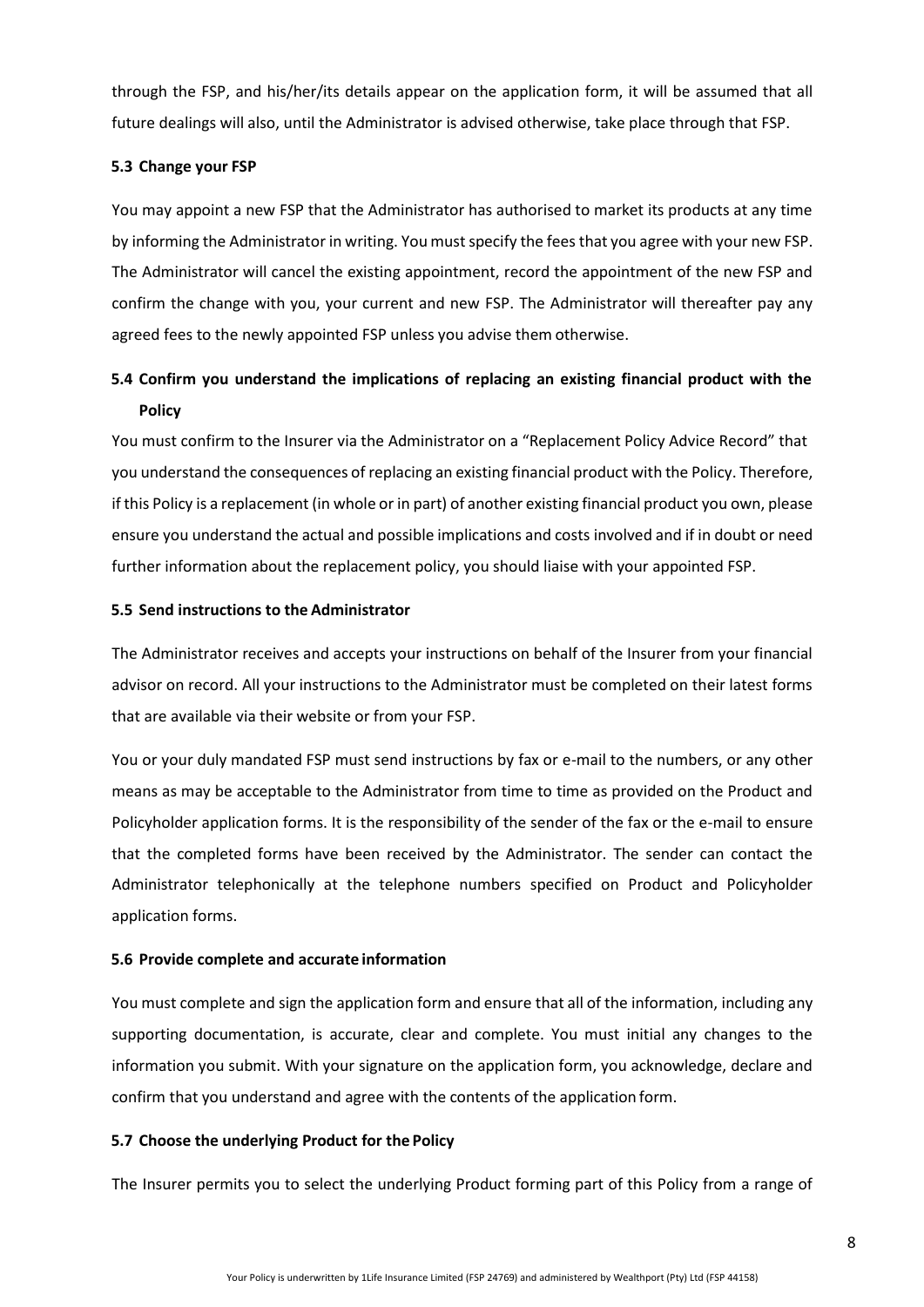financial products made available to them. The Insurer may restrict or enhance the available options at any time, or suspend further investments into a Product, and the Administrator or your FSP will contact you if this happens.

#### **5.8 Comply with FICA and keep details and supporting documentsupdated**

You must comply with certain requirements under FICA before the Administrator will process your application form or subsequent instructions. You must provide your FSP, and if specifically, so required, the Administrator with certain information of a personal and financial nature required for purposes of identification and verification. Please refer to Section 6 below in this regard.

You warrant that the money which you are investing in the Policy is not the proceeds of unlawful activities or related to terrorist financing activities and understand that the Administrator or FSP may request proof from you regarding the source of these funds at any time.

You must update your personal and banking details if the details change and provide the FSP and/or the Administrator with new supporting documentation. All supporting documents must be clear and readable, less than 3 (three) ) months old and copies must be correctly certified. The Administrator reserves the right to request any additional supporting documents that may be required for verification purposes.

#### **5.9 Appoint a Life Assured**

There must be at least one Life Assured appointed for the Policy which must be a natural person. If the Investor is a natural person, you will automatically be appointed as the Life Assured under the Policy and you may appoint 1 (one) additional Life Assured. The maximum age at inception of the Policy for the youngest Life Assured may not exceed age 90 (ninety) on his/her next birthday. You can add another Life Assured during the term of the Policy but cannot remove or replace an existing Life Assured. If the investor is a company a maximum number of five life assureds may benominated.

#### **5.10 Adhere to Administratortimelines**

All documentation required by the Administrator in respect of the investment under the Policy must be delivered to the Administrator in accordance with the timelines set out in this document and your Investment application form. If you and/or your FSP fail to adhere to the timelines, the Administrator may deem your investment instruction as cancelled and will repay the Investment Amount less any costs incurred by the Administrator.

#### **5.11 Pay the Investment Amount**

The Administrator will only accept your Investment Amount prior to the end of an Offer Period and does not accept cash payments. You must pay the Investment Amount into a separate designated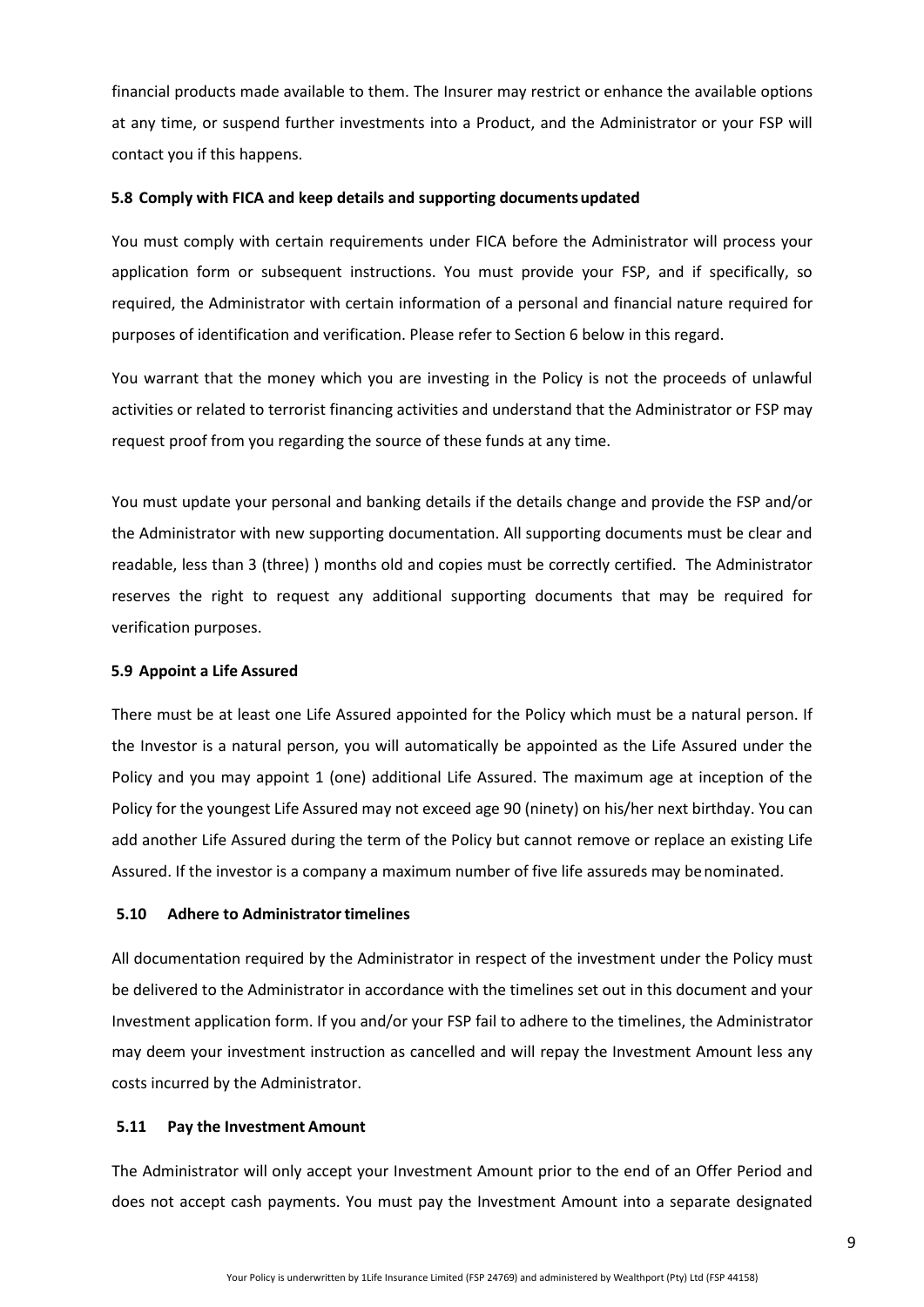Policyholder bank account in the name of the Insurer in South African Rand, by way of electronic transfer or bank deposit.

You must make sure that your Investment Amount is available in the bank account indicated on the Product Application form on or before the date as specified by the Administrator.

#### **5.12 Read statements and report errors**

The Administrator will send you periodic statements and you or your FSP may request a statement in writing, via fax or telephone at any time. If you find any errors, you have 30 (thirty) days to inform the Administrator. Therefore, please read all documents you receive in respect of the Policy promptly and carefully.

## **5.13 Make an early withdrawal from the Policy**

Under the Long-term Insurance Act, only 1 (one) full or partial withdrawal from the Policy is permitted during the 5 (five) year term of the Policy. You can request an early withdrawal by submitting a completed and signed "Surrender or Partial Withdrawal Form" to the Administrator any time after the expiry of one year after inception and before the scheduled maturity date.

When you request an early withdrawal other than the partial availability of funds after two years, the Administrator, on behalf of the Insurer, will request an early withdrawal from the Product Issuer.

The amount due to you, will be paid to you once all processing and regulatory requirements have been met.

*Please note:* The Insurer may require you to withdraw in full from the Policy if the difference between a partial withdrawal amount and the balance in the Investor Account is less than R2500, or such other amount prescribed by legislation. The entire amount remaining will be paid to you and the Policy will terminate.

## **5.14 Cede the Policy as security or outright (transfer ownership)**

You may use the Policy as security with another person or financial institution during its 5- (five) year term. You or your FSP must notify the Administrator immediately if you have done this and request that they record the security cession. It is your responsibility to manage the repayment of the debt and make sure the cession is cancelled when appropriate. By recording the security cession on its records, neither the Insurer nor the Administrator is confirming that the cession is in fact valid in law. It is up to you and the party taking cession to ensure the cession is valid and lawful.

You may transfer ownership of your Policy to another person. The other person will become the policyholder provided they meet the requirements of the Administrator and have completed and submitted the relevant documentation.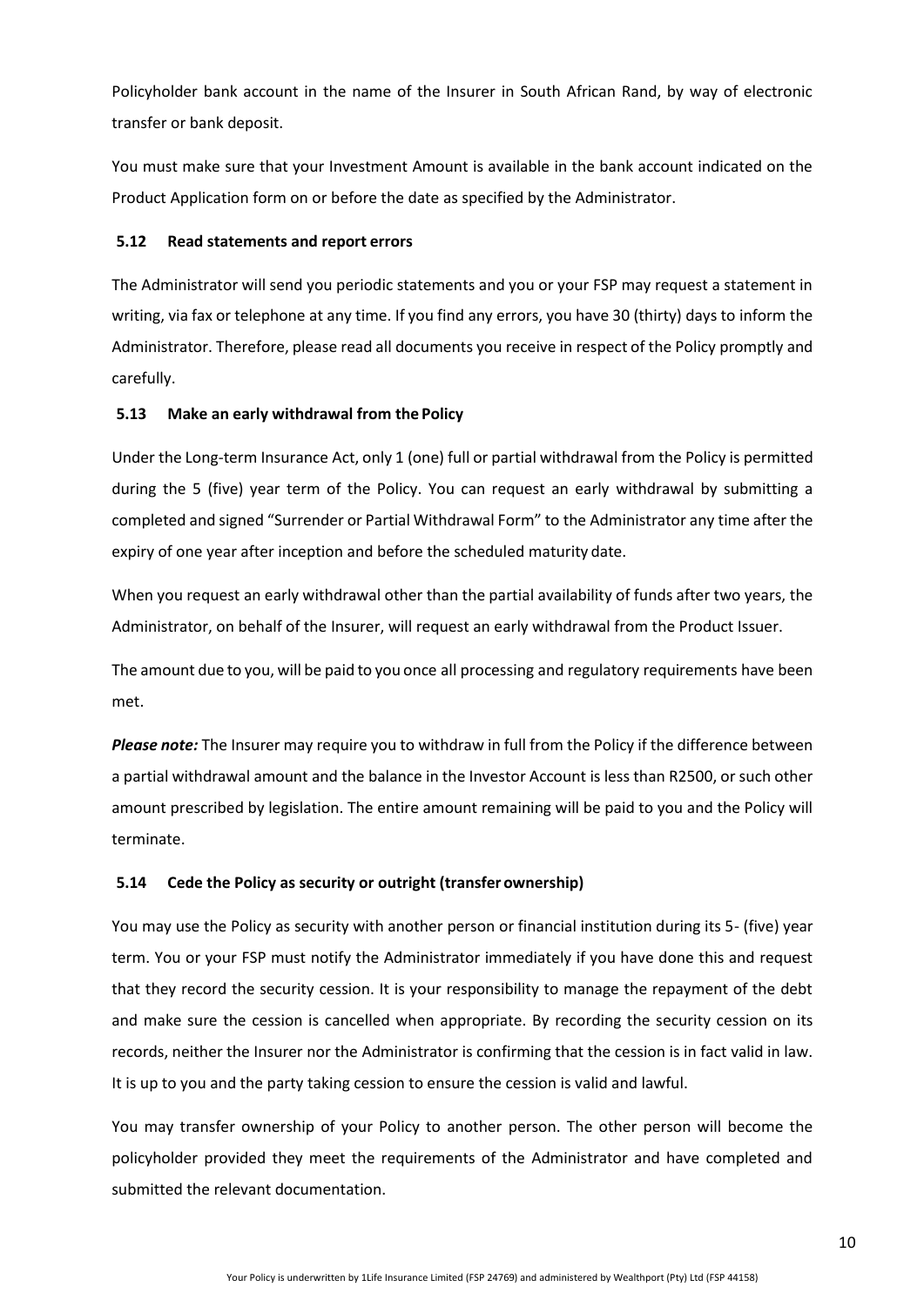#### **5.15 Decide what happens to the Policy after your death**

You may nominate Beneficiaries to receive the Policy Benefits on your death. It is important to keep your nominations up to date. To change your nomination, you must complete and sign a Beneficiary Nomination form. This form must be received by the Administrator while you are still alive.

#### **5.16 Beneficiary for ownership**

If you are not the Life Assured, or if there is more than one Life Assured, you may nominate a Beneficiary for ownership. This is only possible if the Investor is a natural person. This Beneficiary will become the owner of the Policy after your death if there is still a surviving Life Assured.

#### **5.17 Beneficiary for Proceeds**

If you are a natural person and the only Life Assured, you may nominate a Beneficiary for proceeds. This Beneficiary will receive payment of the Policy Benefit after your death. Proceeds will be shared equally between those persons nominated unless you specify otherwise.

If you die, and there are no other Lives Assured under the Policy, the Policy will terminate and the Policy Benefit will become payable to any Beneficiary for proceeds that you may have nominated in writing. If no such Beneficiaries for proceeds were nominated, then the Policy Benefit will become payable to your estate. If you are a company and the last life assured dies the Policy will terminate and Policy Benefit will be paid to the company.

If you ceded the Policy as security, the rights of the person to whom the Policy has been ceded takes preference over the rights of Beneficiaries, but only if the security cession was recorded by the Administrator. A Beneficiary for ownership nomination will lapse if the Policy is ceded outright, surrendered in full or if the Beneficiary for ownership accepts the nomination. The Financial Service Providers Role and Responsibilities

#### **5.18 Maintain the relevant FAIS license**

The FSP appointed by you must be licensed by the Financial Sector Conduct Authority (FSCA) in terms of FAIS to provide the advice and financial services in respect of the Policy in terms of his/her/its FAIS license, read with the conditions or restrictions applicable to his/her/its FAIS license. The FSP must maintain this license on an ongoing basis and must immediately inform the Administrator should his/her/its license be suspended or revoked for any reason.

#### **5.19 Act in accordance with your mandate**

The FSP must act with honesty and integrity and in accordance with the mandate in terms of which you appointed him/her in all its dealings on your behalf with the Insurer and the Administrator. The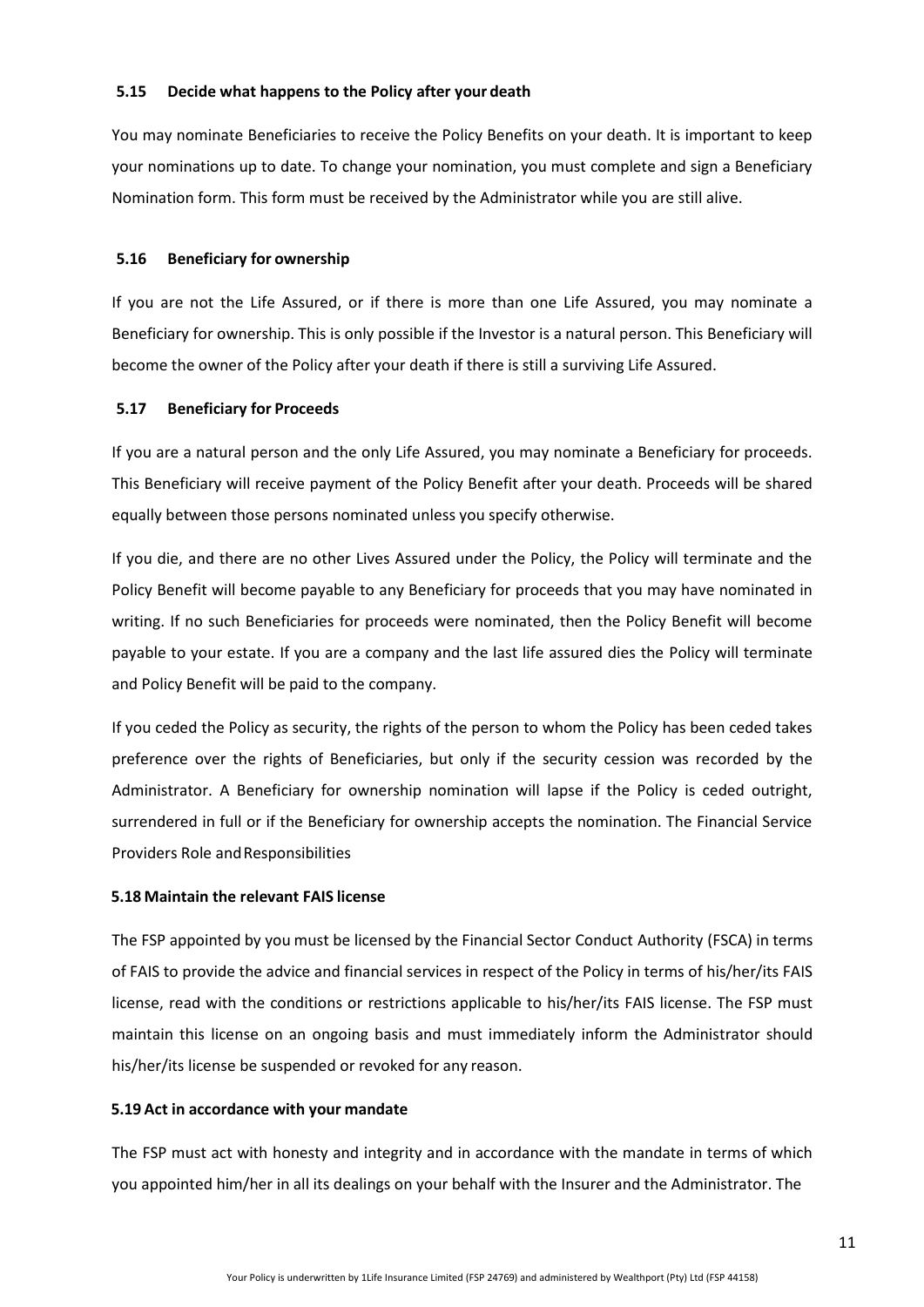FSP must provide the Administrator with a copy of such mandate promptly on request, or together with the initial application form if he/she has entered into a discretionary mandate with you.

#### **5.20** Provide financial advice and information on the Policy and Product

The FSP gives you advice on whether the Policy is suitable for your needs and meets your investment objectives. He/she must understand and provide you with sufficient particulars relating to the Policy, the Product and any other related financial services and documents, for you to make an informed investment decision. He/she must specifically, fully and adequately explain the information contained in the Product Brochure, and the fees and charges applicable under the Policy.

The FSP must also explain the potential or actual consequences of replacing an existing financial product with the Policy, especially the costs involved.

## **5.21 Policyholder identification and screening**

The FSP must satisfy himself/herself/itself of the identity of the Investor and of the status of the Investor as sanctioned or non-sanctioned person or entity in terms of anti-money laundering legislation and any United Nations sanctions lists before entering into a business relationship with the Investor, or before concluding any transaction with the Administrator or with the Insurer for and on behalf of the Investor.

The FSP must explain the relevant FICA and other anti-money laundering requirementsto the Investor and must also explain what the consequences will be if the Investor does not provide the Administrator and the Insurer with the required documents. Neither the Administrator nor the Insurer shall be liable or responsible for any damages or loss as a result of any delay in the processing of the application form as a result of non-compliance with the requirements in terms of FICA, POCA, POCDATARA and the United Nation's sanctions lists.

#### **5.22 Receive statements and correspondence**

Unless otherwise instructed by you, and where relevant, the Administrator will send and/or transmit all statements, reports or other relevant correspondence or documents in respect of the Policy, including this Policy document, to you and the FSP.

# **6. The Insurers Rights and Responsibilities**

## **6.1 Provide Policy Benefits**

The Insurer must provide a Policy Benefit in South African Rand which will be paid by the Administrator by electronic fund transfer only, into a current, transmission or savings account in the name of the person entitled to the Policy Benefit. No payments will be made to third-party bank accounts.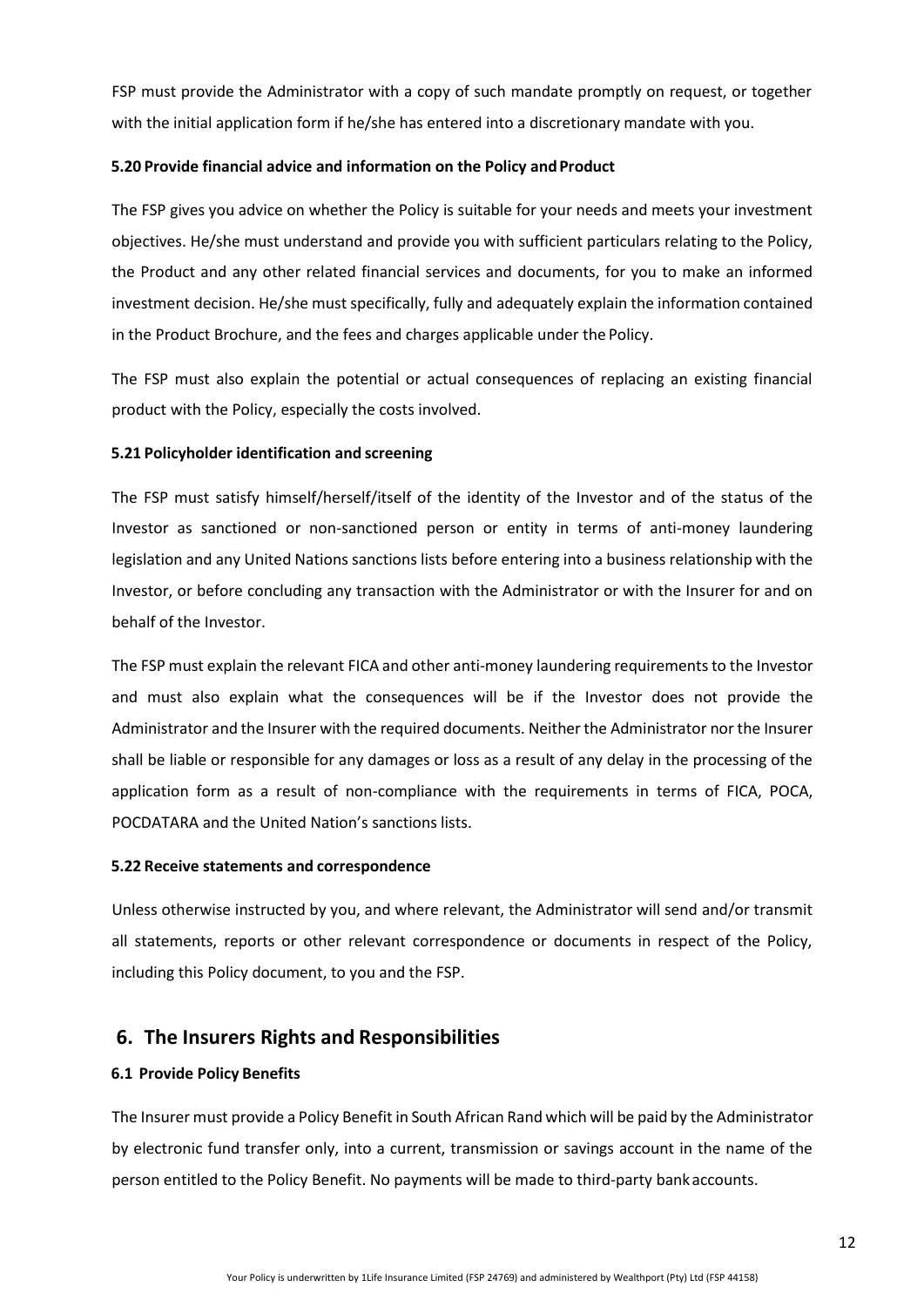#### **6.2 Deduct and pay tax**

# *An assessed tax loss incurred by 1Life Insurance Limited (the underwriter of the Policy) may be used to the benefit of the Policyholder to provide a reduced capital gains tax rate and/or income tax rate for the Policyholder.*

The Policy Benefit paid to you is not subject to income tax or capital gains tax in your hands. The return quoted is net in your hands, however any participation in Index growth in excess of 15% p.a. simple after five years is subjected to tax according to the Policyholder's tax position.

## **6.3 Suspend investment into the Product under the Policy**

The Insurer may suspend investment into the Product under the Policy at any time and will give written notice to this effect to the Administrator and the FSP.

## **6.4 Change the terms of the Policy**

The Insurer may make changes to the terms of the Policy but may not reduce the rights and benefits you have under the Policy unless the amendment is due to changes in taxation, legislation or practice or interpretation by any court, regulatory authority or the Insurer. Any such changes will be communicated to you and your FSP in writing by the Insurer.

# **7. The Administrators Rights and Responsibilities**

## **7.1 Make the Policy available and deal withinvestors**

The Administrator has been appointed as a binder holder by the Insurer to make the Policy available to investors through its administrative platform. The Administrator is also authorised to administer the Policy and to pay all Policy Benefits due under the Policy, and in doing so, to deal with investors on behalf of the Insurer.

## **7.2 Communicate with you**

The Administrator will communicate with you on behalf of the Insurer. On your instruction, the FSP may receive all communications on your behalf, or may be copied on these communications.

The Administrator will:

- a. Provide you and the FSP with this Policy document, the Policy Schedule and all information about the Investor Account.
- b. Advise you and/or the FSP that the application form and the relevant supporting documents have been received, and whether delivery or submission of any outstanding or additional documents under FICA is required.
- c. Provide you and the FSP with a minimum of 3 (three) months' notice of a variation in the fees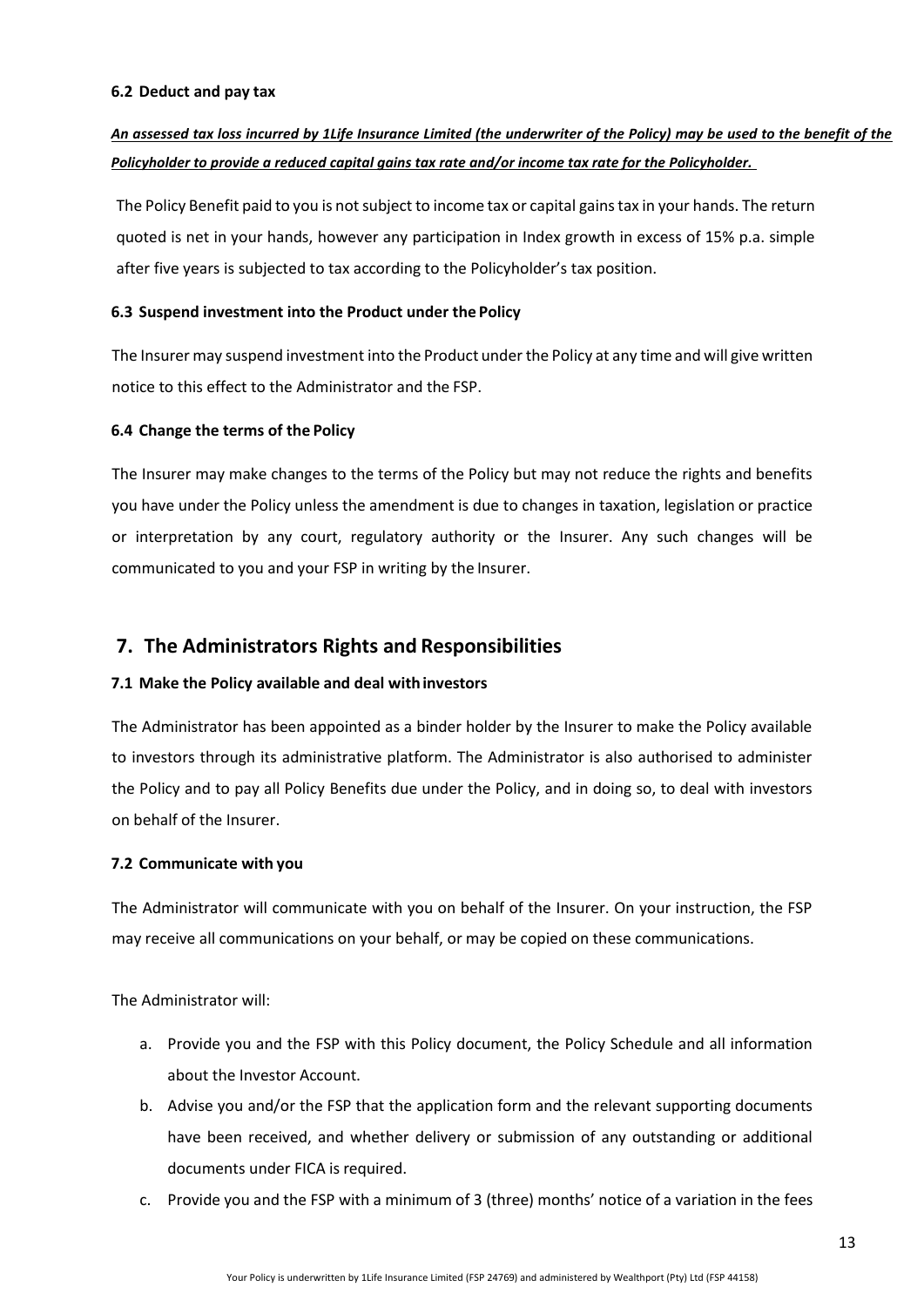and charges payable.

- d. Provide you and the FSP with reasonable notice about changes made to the Policy by the Insurer or in respect of the availability of the Product.
- e. Provide annual statements to you and the FSP.
- f. Provide statements to you or your FSP on request.
- g. Provide early redemption valuation to you or your FSP on request.

#### **7.3 Process your instructions**

The Administrator will process all instructions in respect of the Policy. The Administrator may on behalf of the Insurer accept, delay or deem as cancelled your instructions, based on business requirements and administrative processes, the minimum Investment Amount required, timing standards, and the relevant legislation at the date of your instruction.

You consent that the Administrator may implement all instructions received via email or fax, which appear to come from you or your FSP, provided the Administrator exercised reasonable care to establish the identity of the issuer of the instructions.

The Administrator will identify the Investment Amount deposited by you by reference to the cheque or direct debit instruction sent to the Administrator for purposes of investment in the relevant Product. If the Administrator cannot identify you via the means of payment, the Administrator will request an alternative, acceptable means of identification and/or verification from you or the FSP.

Processed on the same or following business day, when the Administrator has received a fully and correctly completed, duly signed application form.

#### **7.4 Processing timelines**

#### *7.4.1 New Policy application*

Processed after the Administrator has received a fully and correctly completed, duly signed application form or additional investment application form (for a new policy by existing Investor) with all required FICA documentation; and your Investment Amount reflects in the Nominee bank account.

*Please note:* Payments by way of an electronic bank payment via the internet or once-off debit may take up to 2 (two) Business Days from the date of making the electronic bank payment to be received and/or recorded in the bank account of the Nominee Company.

## *7.4.2 Early withdrawal*

Processed on the same or following business day, when the Administrator has received a fully and correctly completed, duly signed early withdrawal form before 11:00, in order to receive value for the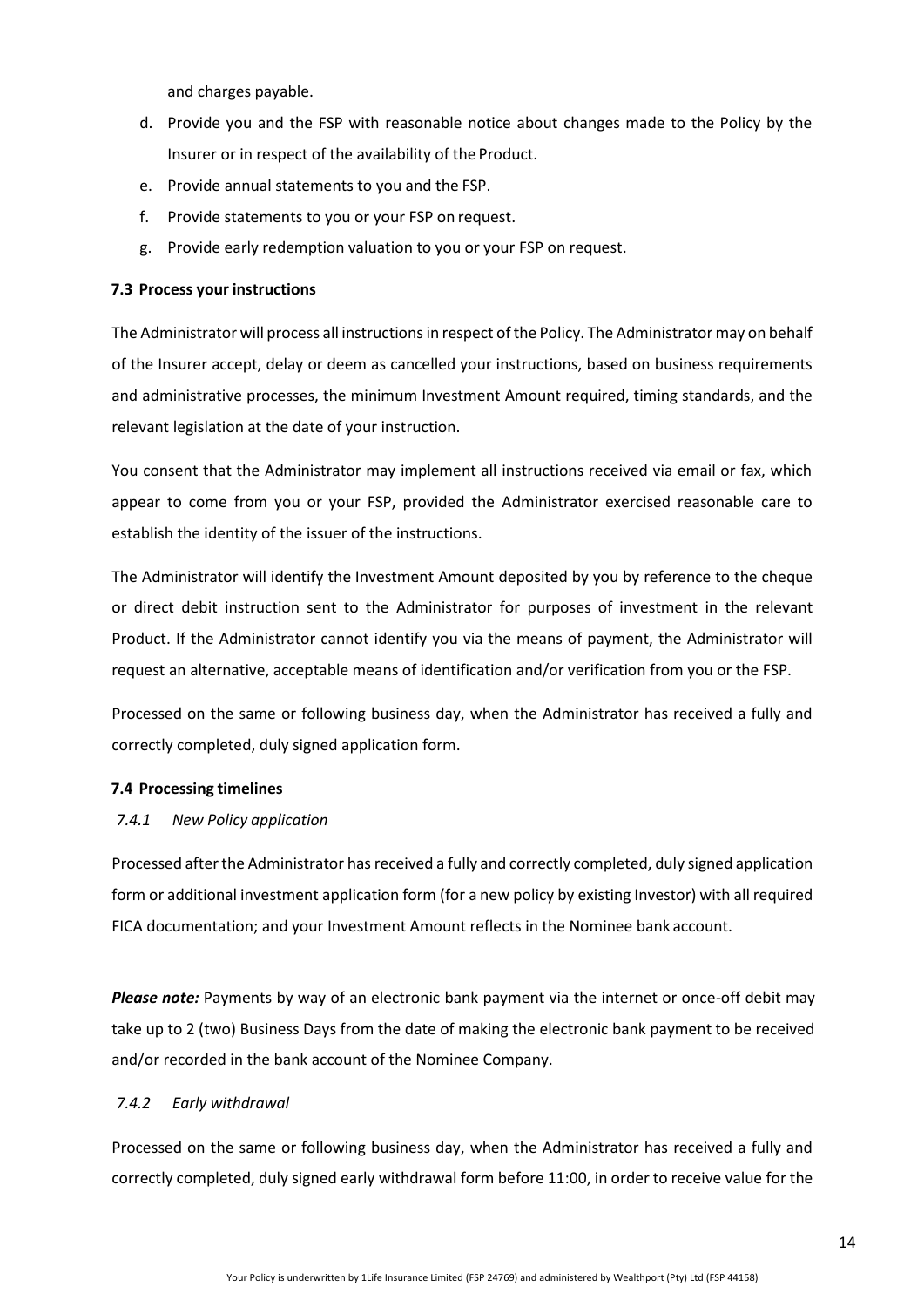price on such day. If the bank details provided on the withdrawal form differ from those recorded on the Investor's account, proof of bank details must be provided before the instruction will be executed by the Administrator on the market. Payment of the Policy Surrender Value into the Investor's bank account will be made 7 (seven) business days after processing the instruction.

#### *7.4.3 Cessions*

Processed on the same or following business day when the Administrator has received a fully and correctly completed, duly signed security cession or outright cession form before 11:00.

#### *7.4.4 Pay Policy Benefits*

Payment of Policy Benefit on Scheduled Maturity Date into verified Investor bank account within 7 (seven) business days after processing instruction.

#### **7.5 Deduct and pay fees and charges**

The Administrator will collect and distribute the investment and/or transaction charges and fees payable under the Policy.

#### **7.6 Pay bank interest**

Bank interest earned on the first completed day of the Policyholder deposit in the Administrator bank account designated for Policyholder monies will be used to pay for Administration expenses, subject to relevant legislation. Subsequent interest shall accrue for the benefit of the Policyholder by way of adding such interest to the investment amount of the Policyholder. Should the Administrator not be able to purchase a full unit with the interest amount accrued, a default Money Market Fund will be purchased on behalf of the Policyholder and allocated to a discretionary investment portfolio that will not form part of the Endowment Investment. No interest shall be payable to Policyholders in relation to monies held in bulk during the execution of a switch or repurchase transaction, if time standards, stipulated as part of the service levels to Policyholders are adhered to.

#### **7.7 Make payments**

The Administrator will make payments on behalf of the Insurer. No third-party payments will be made.

#### **7.8 Insurance cover**

The Administrator maintains professional indemnity and fidelity insurance cover. This means you are protected against fraud, negligence, and dishonest conduct by the Administrator.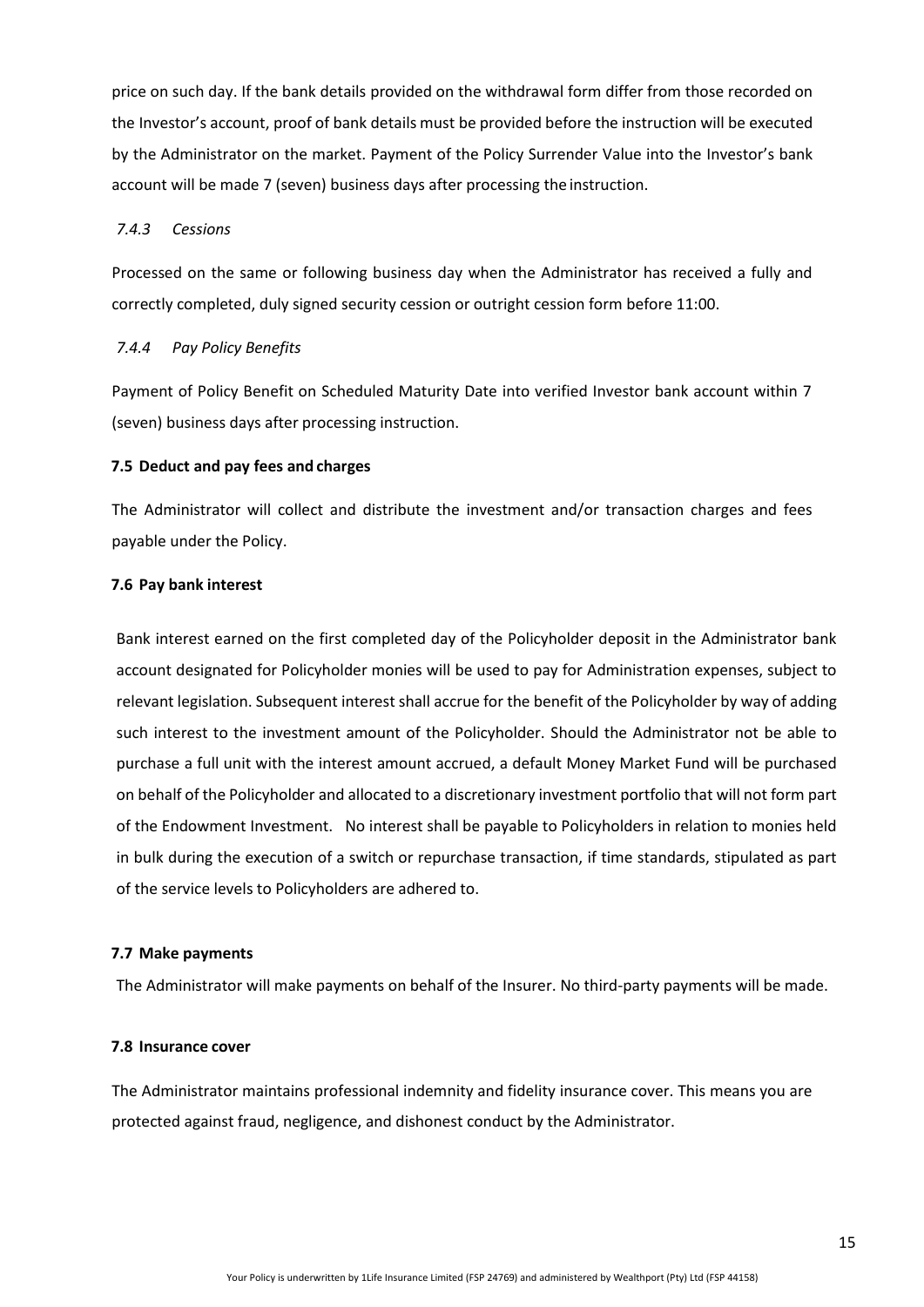# **8. Fees and Charges**

All the fees and charges payable under the Policy are set out in the documents. The fees and charges must be explained to you by your FSP. With your signature on the application form, you acknowledge, declare and confirm that you understand what fees and charges are payable.

# **9. Exclusions, Risks and Responsibility**

## **9.1 Advice**

No communication of any nature received from the Administrator in respect of the Policy or the Product can be regarded astax, legal, accounting or financial advice. You are responsible for obtaining your own professional advice about the consequences of investment in the Policy and/orProduct.

## **9.2 Switching out of the Product**

You cannot switch your investment from the underlying investment instrument to another product offered by the Insurer until the end of the restriction period. You may only make an early withdrawal as explained in Section 4 above.

## **9.3 Cooling-off period**

A cooling off period applies to the Policy. This means you have the right to cancel the Policy within 30 calendar days from the date on which the Administrator confirms that your application has been accepted. You must submit your cancellation instruction to the Administrator in writing. No right to cancel applies if you received any benefits during the cooling-off period. The amount that becomes payable to you on cancellation is the value of your Investment Amount less losses suffered during administration of the Policy.

You are responsible for losses suffered as a result of:

- *9.3.1* Delays in the processing or the rejection of your investment application for reasons beyond the Administrator's control. Included but not limited are:
	- a) If your FSP does not have a FAIS license or acts beyond the scope of the FAIS license.
	- b) If your FSP is not authorised to market the Administrator's products.
	- c) If you or your FSP on your behalf submits unauthorised instructions.
	- d) If you or your FSP provides us with incorrect information.
	- e) If a third party does anything illegal or invalid or does not do something they should have done.
	- f) If you or your FSP fail to comply with FICA.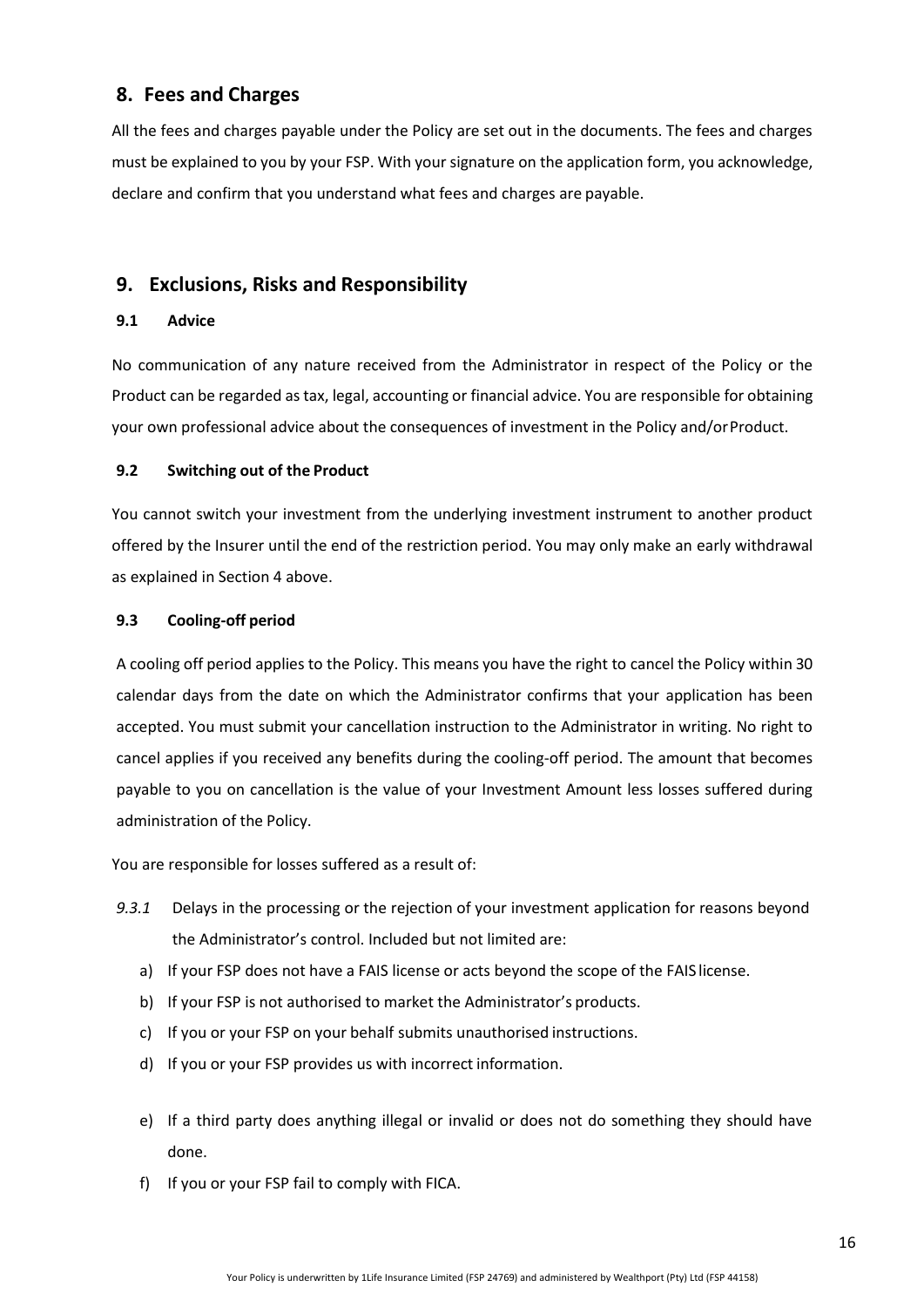- g) If the Administrator cannot verify your bank account details.
- h) Any legal requirements, product limits, timing standards, administrative practices and procedures that apply to the Policy and Product.
- 9.3.2 If you are married in community of property, failure to get your spouse's permission.
- *9.3.3* Your FSP does not provide you with correspondence sent to them, or if any correspondence is lost in the mail.
- *9.3.4* A person acting for you are acting beyond the scope of their authority.
- *9.3.5* Changes in tax or other laws that affect the Policy and/or Product.
- *9.3.6* The failure or delay of any networks, electronic or mechanical devices, or any other form of communication used to process instructions.
- *9.3.7* Your FSP being in possession of or using information that you deemconfidential.
- *9.3.8* Electronic transacting, whether via telephone, other electronic means or by fax.

#### **9.4 Life cover and Policy loans**

You cannot obtain a loan from the Insurer via the Policy. You may use the Policy as security for a loan from another person orinstitution.

# **10. Complaints**

If the Policyholder is not satisfied with any aspect of this contract, complaints may be directed to the Administrator Policyholder Service Centre available on 010 593 3103 or via email to [admin@wealthport.co.za.](mailto:admin@wealthport.co.za) The Administrator will endeavor to resolve any complaints received within 24 hours or, if the complaint requires further investigation or management involvement, the complaint will be resolved as soon as possible after it is received, not exceeding 20 working days. Please refer to the Administrator website at [www.wealthport.co.za](http://www.wealthport.co.za/) for a copy of the Wealthport Complaints Resolution contract or a copy can be obtained from the Policyholder Services Centre 010 593 3103 or at [admin@wealthport.co.za.](mailto:admin@wealthport.co.za)

If a Policyholder has not received a response within 20 working days or is not satisfied with the response, the Policyholder may contact the Ombudsman for Long Term Insurance at:

| Private Bag X45 |        | Telephone: +27 21 657 5000 |
|-----------------|--------|----------------------------|
| Claremont       | Fax:   | +27 21 674 0951            |
| 7735            | Email: | info@ombud.co.za           |

Website: [www.ombud.co.za](http://www.ombud.co.za/)